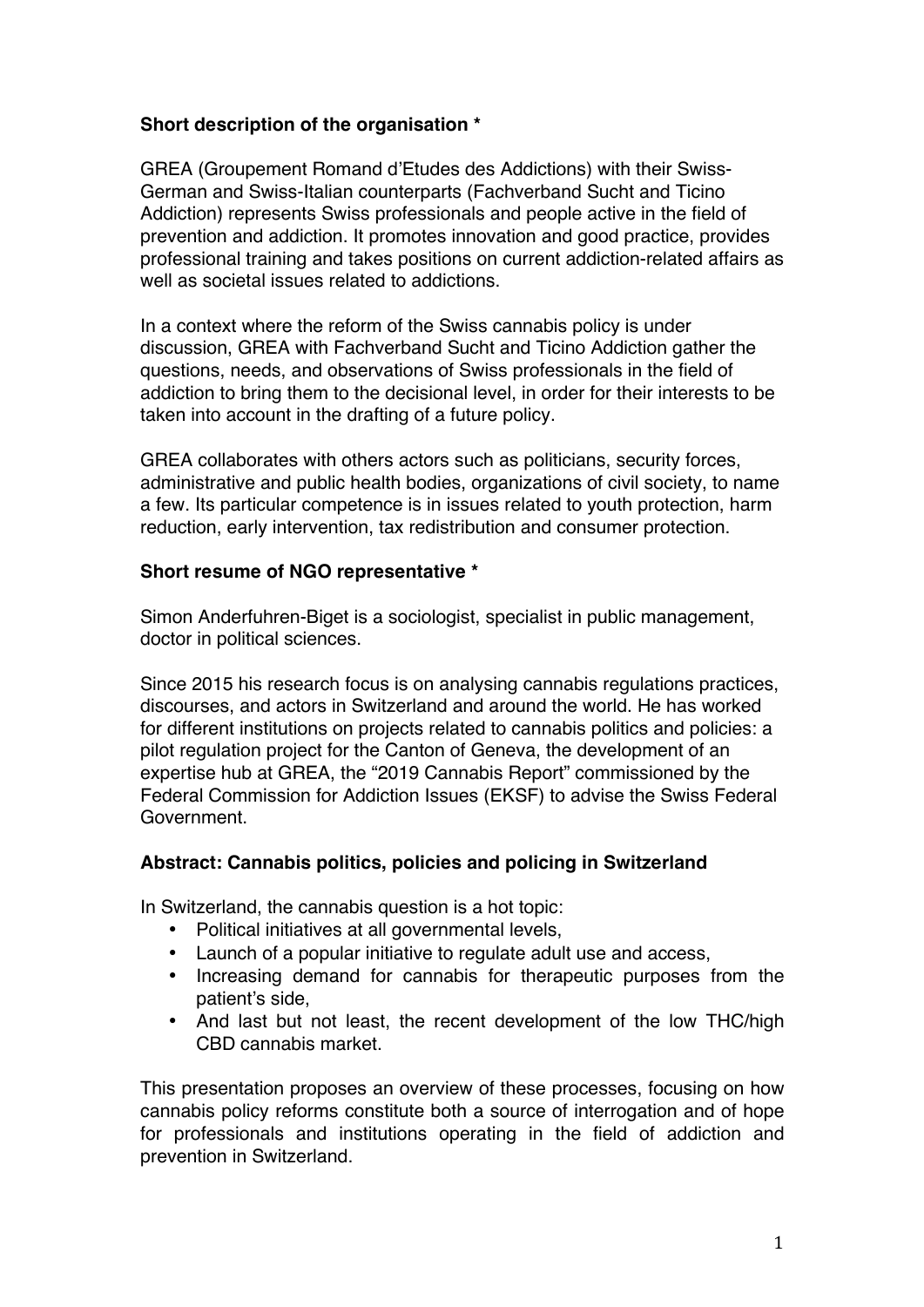## **Discourse**

Good morning esteemed members of the INCB, distinguished State representatives, ladies and gentlemen.

Political outcomes in Switzerland are constrained by the nature of its institutions. Addicted to voting and democracy, we are one of the only countries that rely on popular votes to formulate our policies, and on a federal system to implement them. We are a Confederation composed of 26 independent States and of 2'500 municipalities with real autonomy. We are also a multicultural country with four official languages.

That being said, consensus building among all concerned actors is the key to all political changes. But such responses take time, particularly when issues are divisive or do not require an urgent response. Nonetheless, when it comes to Switzerland, everyone knows that time equals quality.

In drug policy, the four pillars model (prevention, harm reduction, treatment and repression) is a consensual and coherent response of all the Swiss democratic forces to the 90's heroin crisis. Approved by popular vote in 2008, this model has been experimented with since the beginning of the nineties, with excellent public health outcomes.

For cannabis, the willingness to experiment with alternative approaches has been officially discussed and assessed in Switzerland for more than 20 years. Today, in 2018, the situation seems to be a turning point. Various political actors are questioning the current cannabis policy and asking for new ways to address contemporary issues.

Having to bear most of the social and economical costs related to drugs, the debate emerged in cities, at the lowest level of the Swiss governance structure. In fact, the majority of Swiss citizens reside in urban centres. They study, work, and raise their children there. It is thus obvious that urban settings are places where drug issues are the most prominent. In a nutshell, the exchange of illegal substances in the public domain is visible and causes feelings of insecurity among the population.

In an effort to find solutions to these concerns, local level governments democratically decided to handle the problem as pragmatically as possible and proposed to experiment with alternatives to the prohibition.

This movement began in 2010 in the city of Zürich. Since then, each year a new wagon joined the train: Basel (2011), Geneva (2012), Bern (2013), Bienne and Luzern more recently. The case of Geneva is emblematic of how effectively regulating cannabis markets is a non-partisan issue: in 2012 an interparty group held meetings to draft a report demanding the creation of cannabis user's associations to compete with a flourishing and dubious illegal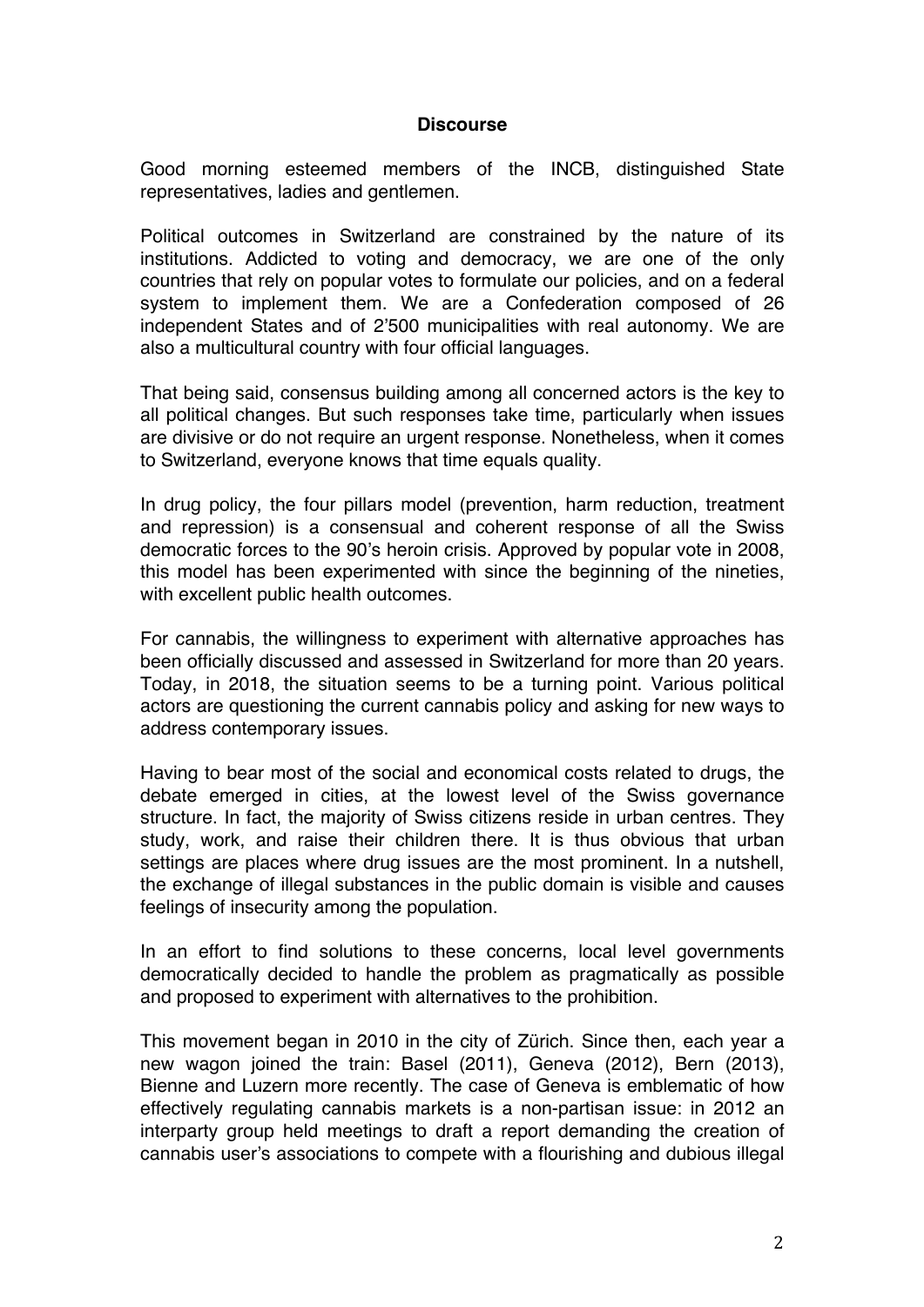street-market. These democratic inputs were then formulated as pilot-studies to experiment with the impact of cannabis regulation.

In the meantime, the federal parliament has begun to evaluate cannabis legal framework in terms of public health and public order, and has started looking for more effective means to protect the population, organize the supply and control the quality of the products. Besides the populist right, all political parties support a new debate on the regulation of cannabis even if it's for different reasons: to provide revenue to mountain farmers, to increase prevention effectiveness, or for fiscal and economical reasons. They propose to regulate cannabis like hard liquor or tobacco, or more recently to make it possible to export medical cannabis to countries that have reincorporated it in their official pharmacopeia. All these interventions call for a reinforcement of State control over an otherwise unregulated market. Yet undecided, the regulatory model that could be put in place has to first be experimented with at the local level. Meanwhile, a coalition of civil society groups has formed to launch a popular initiative to regulate the adult and medical use of cannabis.

On the patient side, a federal authorization is needed for the prescription of cannabinoids-based medication. Currently more than 4'000 patients get these prescriptions. Still, for 90% of them, the (very expensive) medications are not reimbursed by health insurances. In parallel, according to unofficial estimates, about 100'000 people treat themselves with cannabis which is illegally homegrown or bought from the black market. In these circumstances, the prohibition model is also problematic for medical practitioners. The capacity to develop and investigate the effectiveness of new treatments to ease or improve the health conditions of patients is constrained by a regulation that does not reflect the opportunities offered by new research on the benefits of cannabinoids for various diseases.

Last but not least, right now Switzerland is experiencing the rapid development of a legal market of low THC/high CBD strains of cannabis. These products seem to meet the needs of an older population who are, among others, looking for pain relief. It also seems that some cannabis users who are dependant on THC can effectively use these products as a substitute, which is very encouraging. However, this makes the regulatory framework even more difficult to understand right now. With the changes in the US and Canada, teenagers in Switzerland have less and less understanding of the prohibition model in place. From a prevention perspective (early intervention and harm reduction), the existing confusion is detrimental to access to health and overall respect of human rights.

For all these reasons, stakeholders in medicine, education and prevention are now urging the political circles to find a new path, beyond pure prohibition, so as to increase the protection of the health of our youth, and provide fair access to medical substances for patients in need.